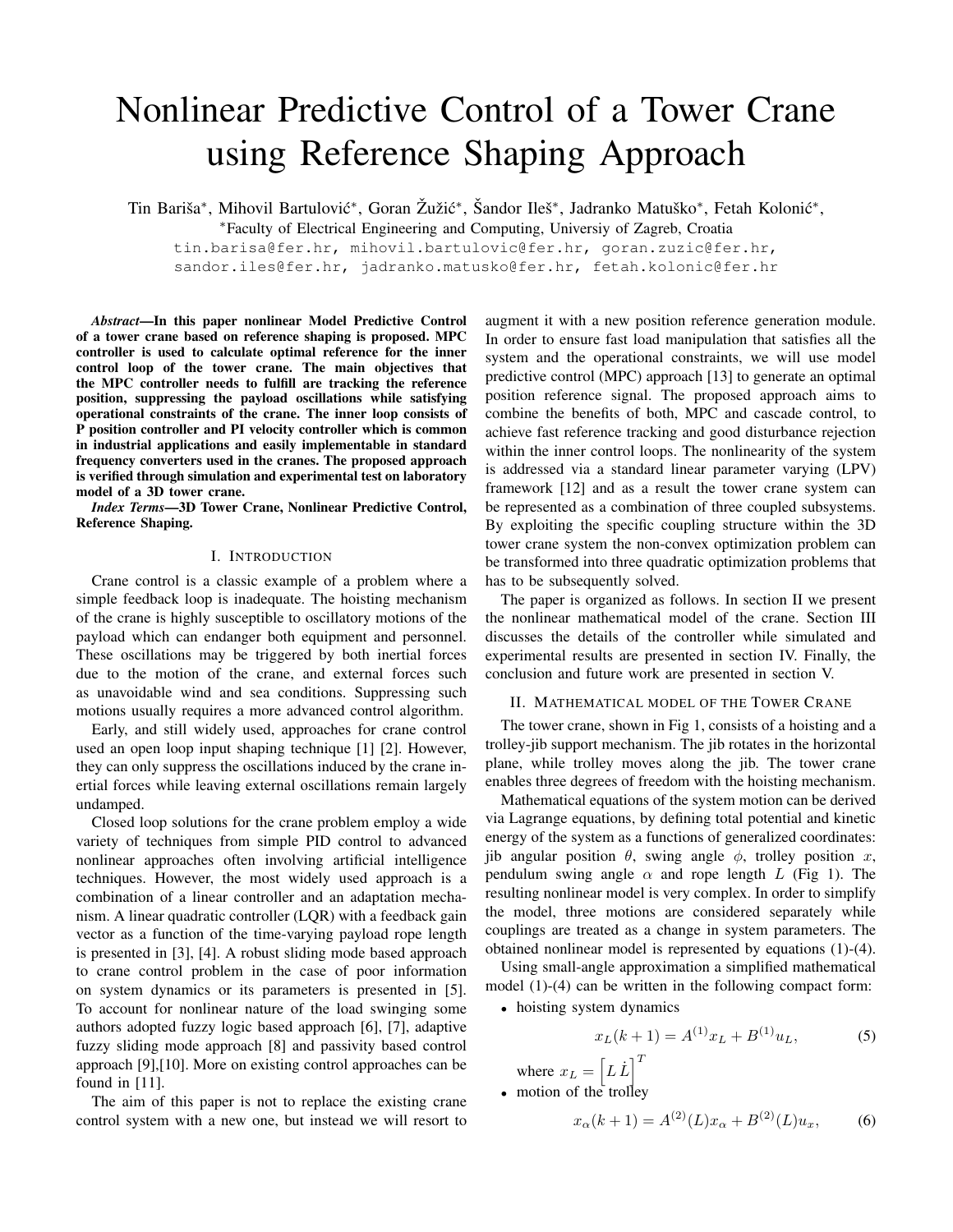

Fig. 1. Experimental model of tower crane

$$
\ddot{x} = \frac{-(J_{cm} + mL^{2})B_{eqx} \cdot \dot{x} + (m^{2}L^{3} + LmJ_{cm})\sin(\alpha) \cdot \dot{\alpha}^{2} + mL\cos(\alpha)B_{p\alpha} \cdot \dot{\alpha}}{(M+m)J_{cm} + mML^{2} + m^{2}L^{2}\sin^{2}(\alpha(t))} + \frac{m^{2}L^{2}g\cos(\alpha)\sin(\alpha) - (J_{cm} + mL^{2})(\frac{\eta_{gx}K_{gx}^{2}\eta_{mx}K_{tx}K_{m}\cdot\dot{x}}{R_{mx}x_{np}^{2}} + (J_{cm} + mL^{2})\frac{\eta_{gx}K_{gx}^{2}\eta_{mx}K_{tx}}{R_{mx}x_{np}}u_{x})}{(M+m)J_{cm} + mML^{2} + m^{2}L^{2}\sin^{2}(\alpha)}
$$
\n
$$
\ddot{\alpha} = \frac{-(M+m)B_{p\alpha} \cdot \dot{\alpha} - m^{2}L^{2}\sin(\alpha)\cos(\alpha) \cdot \dot{\alpha}^{2} + mL\cos(\alpha)B_{eq} \cdot \dot{x}}{(M+m)J_{cm} + mML^{2} + m^{2}L^{2} \cdot \sin^{2}(\alpha)} + \frac{-(M+m)mgL\sin(\alpha) + mL\cos(\alpha)\frac{\eta_{g}K_{gx}^{2}\eta_{m}K_{tx}K_{m}\cdot\dot{x}}{R_{mx}x_{np}^{2}} - mL\cos(\alpha)\frac{\eta_{g}K_{gx}^{2}\eta_{m}K_{tx}}{R_{mx}x_{mp}^{2}}u_{x})}{(M+m)J_{cm} + mML^{2} + m^{2}L^{2} \cdot \sin^{2}(\alpha)}
$$
\n(2)

$$
\ddot{\theta} = \frac{-mLr(J_{cm} + mL^2)\sin(\phi) \cdot \dot{\phi}^2 + (m^2gL^2r)\sin(\phi)\cos(\phi)}{(J_{cm} + mL^2)(J_b + (m + M)x^2 + n_gK_{g\theta}^2J_{m\theta}) - (mLr)^2\cos^2(\phi)} + \frac{-(J_{cm} + mL^2)(B_{eq\theta} + \frac{\eta_{m\theta}\eta_{g\theta}K_{t\theta}K_{g\theta}^2K_m}{R_{m\theta}}) \cdot \dot{\theta} + (J_{cm} + mL^2)\frac{\eta_{m\theta}\eta_{g\theta}K_{t\theta}K_{g\theta}}{R_{m\theta}}u_{\theta}}{(J_{cm} + mL^2)(J_b + (m + M)x^2 + n_gK_{g\theta}^2J_{m\theta}) - (mLr)^2\cos^2(\phi)}
$$
\n(3)

$$
\ddot{\phi} = \frac{(J_b + (m + M)x^2 + n_g K_{g\theta}^2 J_{m\theta}) mgL \sin(\phi) - (mLr)^2 \cos(\phi) \sin(\phi) \cdot \dot{\phi}^2}{(J_{cm} + mL^2)(J_b + (m + M)x^2 + n_g K_{g\theta}^2 J_{m\theta}) - (mLr)^2 \cos^2(\phi)} + \frac{-mLr(B_{eq\theta} + \frac{n_{m\theta}n_{g\theta}K_{t\theta}K_{g\theta}^2 K_m}{R_{m\theta}}) \cos(\phi) \cdot \dot{\theta} + mLr \frac{n_{m\theta}n_{g\theta}K_{t\theta}K_{g\theta}}{R_{m\theta}} \cos(\phi)u_{\theta}}{(J_{cm} + mL^2)(J_b + (m + M)x^2 + n_g K_{g\theta}^2 J_{m\theta}) - (mLr)^2 \cos^2(\phi)}
$$
\n(4)

where  $x_{\alpha} = [x \dot{x} \alpha \dot{\alpha}]^T$ 

• and the jib motion

$$
\dot{\theta}_{\phi}(k+1) = A^{(3)}(x, L)\theta_{\phi} + B^{(3)}(x, L)u_{\theta}, \quad (7)
$$
  
where  $\theta_{\phi} = \left[\theta \dot{\theta} \phi \dot{\phi}\right]^{T}$ .

Note that in model (5)-(7) the hoisting system dynamics is linear, while the trolley and the jib dynamics are described by LPV models. Cable length  $L$  is considered as a time varying parameter for trolley LPV model while trolley position and cable length constitute a time-varying parameter vector for jib LPV model. The simplified 3D crane is graphically depicted in Fig. 2.

The parameters of the 3D tower crane model are given in



Fig. 2. Simplified 3D crane model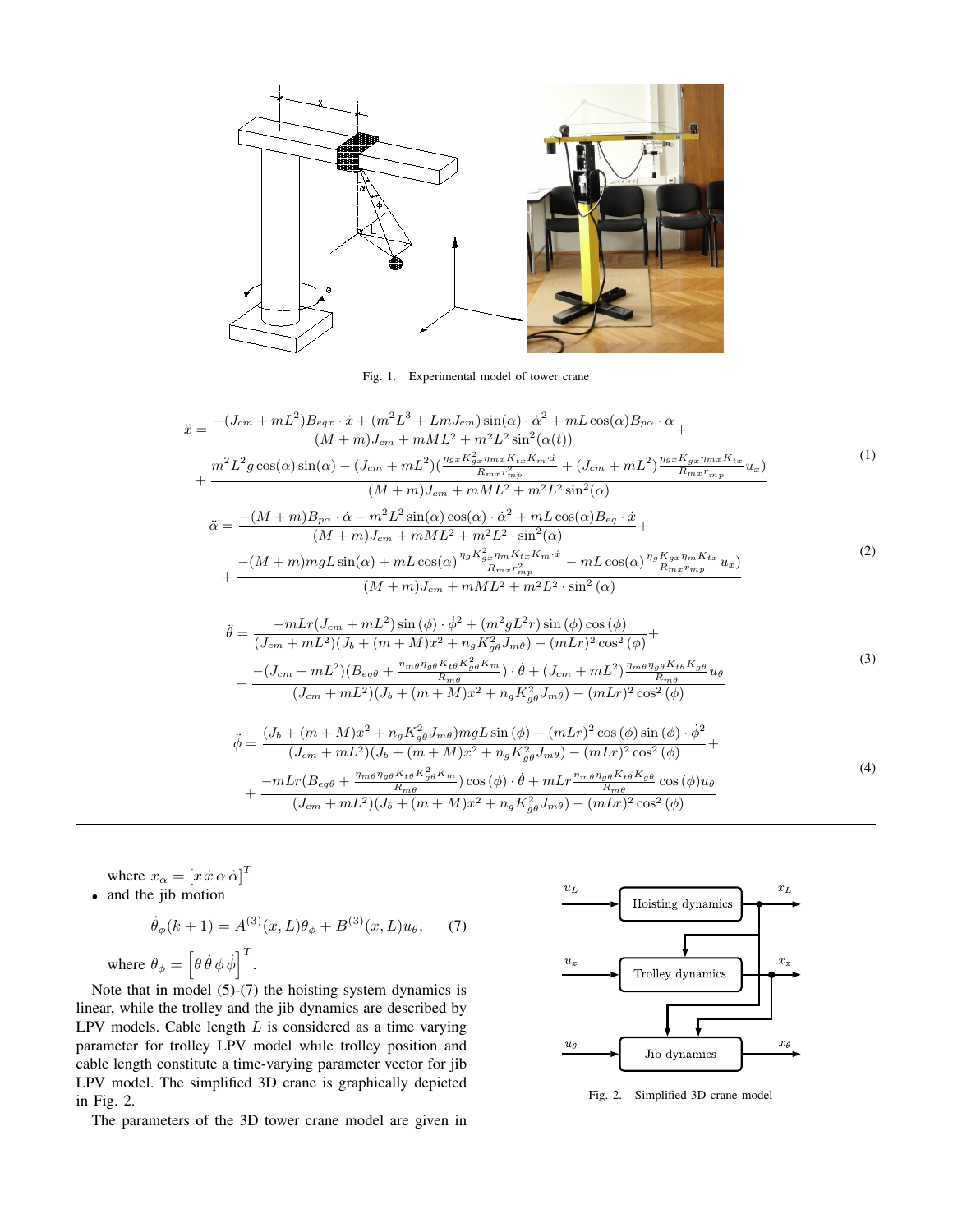| Parameters                                       | Description                                                                |
|--------------------------------------------------|----------------------------------------------------------------------------|
| $B_{ear} = 25[Nms/rad]$                          | Equivalent viscous damping<br>coefficient as seen at the mo-               |
|                                                  | tor pinion                                                                 |
| $B_{eqT} = 25[Nms/rad]$                          | Equivalent viscous damping<br>coefficient as seen at the mo-<br>tor pinion |
| $B_{p\alpha} = 0.0015[Nm/s]$                     | viscous damping coefficient<br>as seen at the pendulum axis                |
| $B_{p\phi} = 0.0015[Nm/s]$                       | viscous damping coefficient<br>as seen at the pendulum axis                |
| $\eta_{gx}=0.68$                                 | Gearbox efficiency                                                         |
| $\eta_{mx} = 0.92$                               | Motor efficiency                                                           |
| $\eta_{qT} = 0.29$                               | Gearbox efficiency                                                         |
| $\eta_{mT}=0.92$                                 | Motor efficiency                                                           |
| $g = 9.81 [m/s^2]$                               | Gravitational<br>οf<br>constant<br>earth                                   |
| $J_p = 7.34 \cdot 10^{-5} [kgm^2]$               | Load moment of inertia                                                     |
| $J_{arm} = 0.7[kqm^2]$                           | Arm moment of inertia                                                      |
| $\overline{J_{mx}} = 7.32 \cdot 10^{-7} [kgm^2]$ | Rotor moment of inertia                                                    |
| $J_{mT} = 9.44 \cdot 10^{-5} [kgm^2]$            | Rotor moment of inertia                                                    |
| $K_{gx} = 76.64$                                 | Planetary gearbox gear ratio                                               |
| $K_{qT} = 275$                                   | Planetary gearbox gear ratio                                               |
| $K_{tx} = 0.032$                                 | Motor torque constant                                                      |
| $K_{tT} = 0.02969[Nm/A]$                         | Motor torque constant                                                      |
| $R_{mx} = 25[\Omega]$                            | Motor armature resistance                                                  |
| $R_{mT} = 0.9[\Omega]$                           | Motor armature resistance                                                  |
| $M_c = 2.78 [kg]$                                | Mass of the cart system, in-<br>cluding the rotor inertia                  |
| $m = 0.32[kg]$                                   | Load mass                                                                  |
| $r_{mp} = 0.0375[m]$                             | Motor pinion radius                                                        |

TABLE I PARAMETERS OF THE TOWER CRANE

Table I.

## III. MODEL PREDICTIVE CONTROL FOR REFERENCE SHAPING

Model predictive control is a form of control in which the current control action is obtained by solving, at each sampling instant, a finite horizon open-loop optimal control problem, using the current state of the plant as the initial state; the optimization yields an optimal control sequence and the first control in this sequence is applied to the plant. An important advantage of this type of control is its ability to cope with hard constraints on controls and states [13]. Specific structure of the crane system couplings (see Fig. 2) suggests possible solution to the crane control problem. Instead of solving one non-convex optimization problem we rather resort to solve it as three subsequent convex optimization problems. First MPC controller is designed for hoisting subsystem responsible for lifting and lowering the load, second for trolley and third for arm subsystems which are responsible for moving the load from point to point. The proposed solution can be summarized as follows:

1) Solve optimization problem for cable length. Based on prediction of cable length L obtain matrices  $A_k^{(2)}$ ,  $B_k^{(2)}$ 

- 2) Solve optimization problem for translation motion. Based on prediction of cable length  $L$ , and translation motion x, obtain matrices  $A_k^{(3)}$ ,  $B_k^{(3)}$
- 3) Solve optimisation problem for rotational motion.

As already mentioned in the introductory section, predictive controller is used in this paper generate feasible position trajectory for each of the crane subsystems (see Fig 3), such that fast load positioning is ensured, with reduced load swinging.



Fig. 3. Crane control loop diagram for the  $i$ -th crane subsystem

The inner loop itself consists of P position control and a PI velocity controller. Such the control structure is common in the industrial applications and usually implemented in frequency converters. Furthermore, by retaining inner loops the tower crane model becomes more robust to model uncertainties as well as external disturbance. The input to the inner loop is the position reference signal, while the output is the actuator voltage given to the tower crane. The actuator voltage can be expressed as s time invariant linear combination of states (which were given in  $(1)-(4)$ )

$$
u(k) = K_x x(k) + K_r x_{\text{ref}}(k)
$$
\n(8)

where  $K_x$  and  $K_{\text{ref}}$  are vectors that depend on the parameters of the P and PI controller.

The closed loop system matrix  $A_{cl}^{(i)}(x^{(j)}), j < i$  of the *i*-th tower crane subsystem model can be written as

$$
A_{cl}^{(i)}(x^{(j)}) = A^{(i)}(x^{(j)}) + B^{(i)}(x^{(j)})K_x^{(i)},
$$
(9)

where  $A^{(i)}(x^{(j)})$  and  $B^{(i)}(x^{(j)})$  describe the motion of the  $i$ -th crane subsystem. The input signal to the inner control loop, at time instance  $k$ , becomes the reference position  $x_{ref}^{(i)}(k+j)$ ,  $j = 1, ..., N$  (which is different from the global reference position given to the MPC). In the way, the proposed approach can be also seen as a special case of reference shaping approaches  $[2]$ . Closed loop dynamics of the *i*-th crane subsystem can be written as

$$
x^{(i)}(k+1) = A_{cl}^{(i)}(x^{(j)})x^{(i)}(k) + B_{cl}^{(i)}(x^{(j)})x_{ref}^{(i)}(k), \ j < i. \tag{10}
$$

Without loss of generality, the position tracking problem can be reformulated into a regulation problem, by translating the origin of the system, with global reference signal assumed to be zero.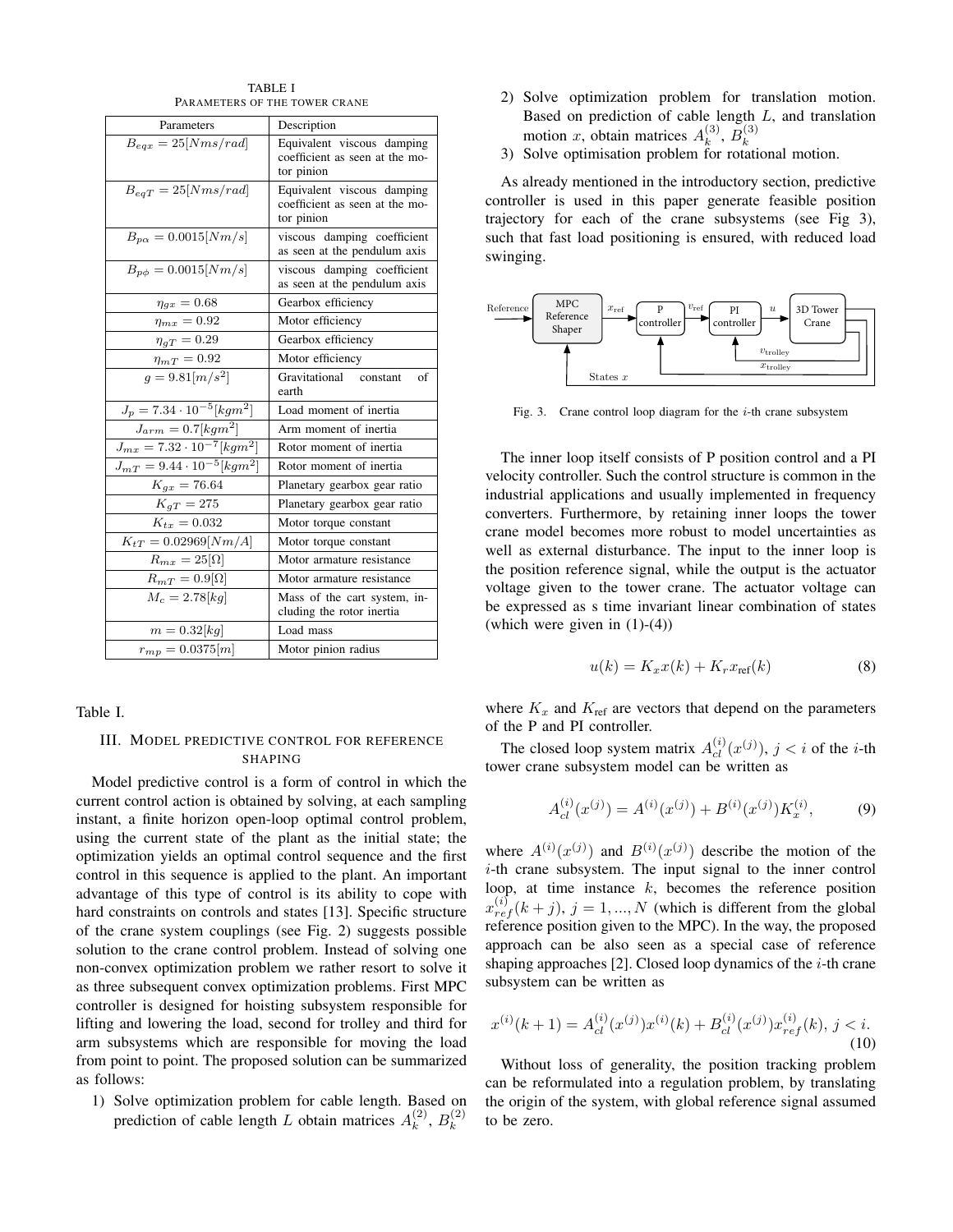In order to design MPC reference shaper in this paper we propose using the following objective function:

$$
J_k^{(i)}(x_k^{(i)}, u_k^{(i)}) = \sum_{j=0}^N (x^{(i)}(k+j))^T (\rho^k Q^{(i)}) x^{(i)}(k+j) + (u^{(i)}(k+j))^T (\rho^k R^{(i)}) u^{(i)}(k+j) + (x_{\text{ref}}^{(i)}(k+j))^T Q_{ref}(x_{\text{ref}}^{(i)}(k+j)),
$$
\n(11)

where  $\rho \in [0, 1)$ , and  $Q \ge 0$  and  $R \ge 0$ ,  $Q_{ref} > 0$ . The idea behind such the the objective function will become apparent later in this section. In that case the finite time optimal control problem for reference shaper can be rewritten as

$$
(x^{\star(i)}, x_{\text{ref}}^{\star(i)}) = \arg\min J_k^{(i)}(x^{(i)}(k), x_{\text{ref}}^{(i)}(k)) \tag{12}
$$

subject to:

$$
x^{(i)}(k+1) = A_{cl}^{(i)}(x^{\star(j)})x^{(i)}(k) + B_{cl}^{(i)}(x^{\star(j)})x_{ref}^{(i)}(k), j < i,
$$
\n(13)

$$
u^{(i)}(k) = K_x^{(i)} x^{(i)}(k) + K_r^{(i)} x_{\text{ref}}^{(i)}(k),\tag{14}
$$

$$
u_{\min} \le K_x^{(i)} x^{(i)}(k) + K_r^{(i)} x_{\text{ref}}^{(i)}(k) \le u_{\max}.
$$
 (15)

Under a mild assumption that the inner loop of each subsystem ensures steady-state position tracking, possibly with an oscillatory response, the stability of the proposed control scheme can be easily shown. Since  $\lim_{k\to\infty} \rho^k = 0$ , the objective function becomes

$$
J_{k \to \infty}^{(i)} = \sum_{j=0}^{N} (x_{\text{ref}}^{(i)}(k+j))^T Q_{ref} x_{\text{ref}}^{(i)}(k+j), \quad (16)
$$

which penalizes the distance of the reference signal  $x_{\text{ref}}^{(i)}$  from the origin. Since there always exist reference signal to the inner loop which is closer to the origin, such that constraint satisfaction is guaranteed, it is obvious that  $x_{ref}(k) \rightarrow 0$ as  $k \to \infty$  is always feasible reference. Furthermore, it is minimizer of objective function  $J_{k\to\infty}$  when no constraints are active. Therefore  $x_{ref}(k) \rightarrow 0$ , as  $k \rightarrow \infty$ . Since inner loop ensures the reference tracking, we have  $x(k) \rightarrow 0$  as  $k \to \infty$ .

Tuning parameter  $\rho$  in objective function (11) can be seen as trade off between suppression of oscillation and speed of convergence towards the origin. In other words, with  $\rho = 0$ , the MPC reference shaper force the reference  $x_{ref}$  signal to zero as fast as possible, subject to input constraints, while with  $\rho = 1$  the MPC is allowed to fully determine the optimal reference signal for the inner loop. Since both, inner controller and the model, which is assumed to be disturbance free, are known to the MPC, it will try to cancel out the action of the inner loop controller, and impose its own optimal control action, leading to steady state error in the presence of disturbance, since there is no integral action in the MPC controller. By choosing  $0 < \rho < 1$ , the oscillation suppression is enabled in the beginning of transient response, while later towards the end of the transient response the disturbance rejection in the inner loop become active, forcing the system convergence to the origin.

In order to enable a fast execution of the MPC law in this paper we have used an interior point based tailored solver for optimization problems, generated using online code generation tool Forces[14].

### IV. SIMULATION AND EXPERIMENTAL RESULTS

MPC control of LPV model of tower crane with reference shaping was tested on the laboratory model of the 3D tower crane described in section II, for the trolley and hoisting subsystem. The optimization problems were formed as described in section III. An interior point based tailored solver for optimization problems were generated using online code generation tool Forces[14]. Simulation and experimental results of proposed controller, for simultaneous hoisting and trolley movement, with prediction horizon  $N = 20$  and sample time  $T_s = 0.1$  s are shown in Fig. 4. The system has been tested for the trolley position reference  $x_{ref} = 0.2$  m and rope length change from  $L = 0.3$  m to  $L = 0.8$  m. Motor voltage were constrained to lie within boundaries  $u \in [-12V, 12V]$ . Simulation results show fast and precise positioning and reduction of load swinging (less than 3°). Experimental results show very good tracking of the reference position with slight overshoot which is result of discrepancy between real system and its mathematical model. Besides the proposed control approach is real-time feasible since solving both optimization problems took on average less than 2 ms on Intel Q6600@2.4 GHz.

#### V. CONCLUSION

In this paper a model predictive control of an LPV model of 3D tower crane with reference shaping is proposed. Instead of replacing the existing crane controller we used MPC to modify the position reference signal to ensure the optimal crane behavior, while satisfying the system and operational constraints. Additionally, the proposed approach allows the user to make a trade-off between suppression of load oscillations and speed of the system convergence towards the origin, by proper tuning of the scalar coefficient  $\rho$ . The coupling problems between the trolley and the hoisting subsystems are successfully solved by the proposed method. The results show that MPC reference shaping in combination with the existing controllers ensure a fast and accurate load positioning and prevents a significant load swinging. Using a tailored solver generated specifically for our problem makes the proposed control approach realtime feasible, even when stringent time constraints are used.

#### ACKNOWLEDGMENT

This research is supported by the Ministry of Science, Education and Sports of the Republic of Croatia under Grant No. 036-0363078-1629 and has been partly supported by the ACROSS project, 285939 FP7-REGPOT-2011-1.